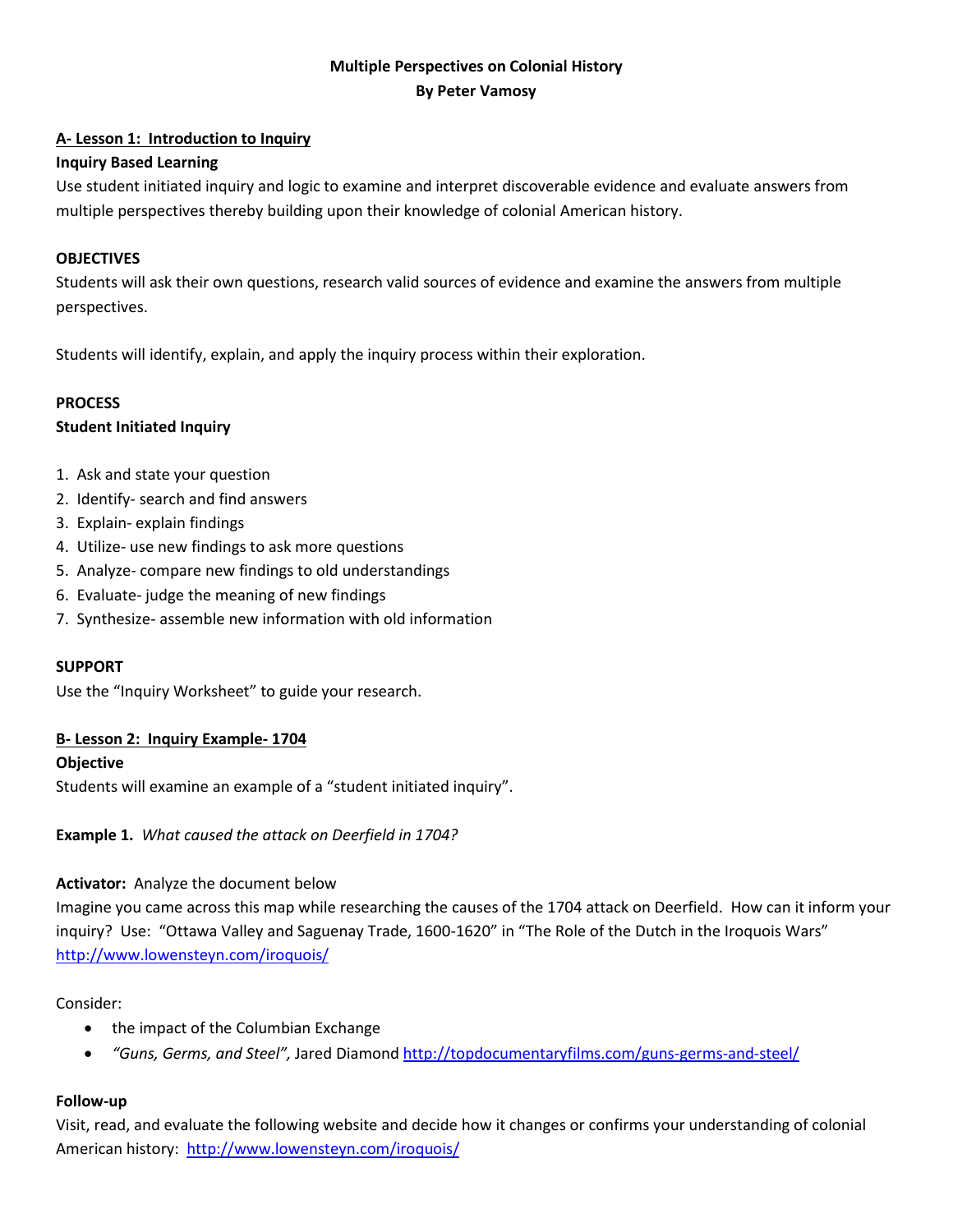#### **Instruction:**

A. Use the "Inquiry Worksheet" and complete the first two portions using the example, "What caused the attack on Deerfield in 1704?" After recording the sample inquiry, ask students to recall their previous knowledge by working in pairs and recording their ideas on the worksheet. Once sufficient time has been given, work as a whole class to be sure that everyone has some basic background information regarding the raid itself. (Extend by using the introduction film on the *Raid on Deerfield: The Many Stories of 1704* website: [http://1704.deerfield.history.museum/intro.html.](http://1704.deerfield.history.museum/intro.html) Record as many "players" as possible in the history before the event of 1704.)

B. Use the "close reading" technique to examine "The People of the Beaver-Tail Hill" story:

[\(http://1704.deerfield.history.museum/voices/stories.do\)](http://1704.deerfield.history.museum/voices/stories.do). Walk students through the before, during, and after reading steps to fully analyze the source. Then use the Inquiry Worksheet to record how the document clarifies the original inquiry. Be sure to identify the perspective (Algonquian) and consider the question from that perspective.

C. Allow students time to explore other primary sources, maps, and websites to find other perspectives related to the original inquiry. Be sure to include the "Chauk Deed" found here:

[http://1704.deerfield.history.museum/artifacts/transcriptions/chaukdeed.html.](http://1704.deerfield.history.museum/artifacts/transcriptions/chaukdeed.html)

Ask students to use the "close reading" technique and record their findings on the Inquiry Worksheets. They should be encouraged to share their findings. Ask for alternate interpretations.

D. After sufficient practice, encourage students to consider how they might draw a conclusion about their inquiry based upon the multiple perspectives they researched. Model the process of synthesizing by using the 1704 raid on Deerfield as an example. Provide focused instruction on using textual citations in the process of reasoning.

E. Invite students to formulate their own inquiry and provide time, support, and feedback as they research and gather evidence. Ask them to use a new Inquiry Worksheet as they conduct their research.

**Summarizer:** Review- Is our question sill relevant? What have we learned by our examination of evidence?

#### **Journal Homework**

Use this statement to begin a reflection about inquiry:

"When questions hide answers truth remains unseen."

#### **C- Lesson 3: Close Reading Technique- Maps**

| When Considering    | Step 1                     | Step 2                | Step 3                      |
|---------------------|----------------------------|-----------------------|-----------------------------|
| Evidence:           | <b>Before Reading</b>      | <b>During Reading</b> | <b>After Reading</b>        |
| <b>Student Goal</b> | <b>Preview and Predict</b> | <b>Make Meaning</b>   | <b>Connect and Reflect</b>  |
| Strategy            | <b>ICVP Strategy</b>       | Annotation            | <b>Confirm or Challenge</b> |
|                     | 1. Inquiry                 | 1. Underline          |                             |
|                     | 2. Context                 | 2. Circle             |                             |
|                     | 3. Validity                | 3. Comment            |                             |
|                     | 4. Predict                 | 4. Question           |                             |

Use the "Maps" section of the website, *Raid on Deerfield: the Many Stories of 1704*  [\(http://1704.deerfield.history.museum/maps/index.do\)](http://1704.deerfield.history.museum/maps/index.do) to access the many maps and illustrations.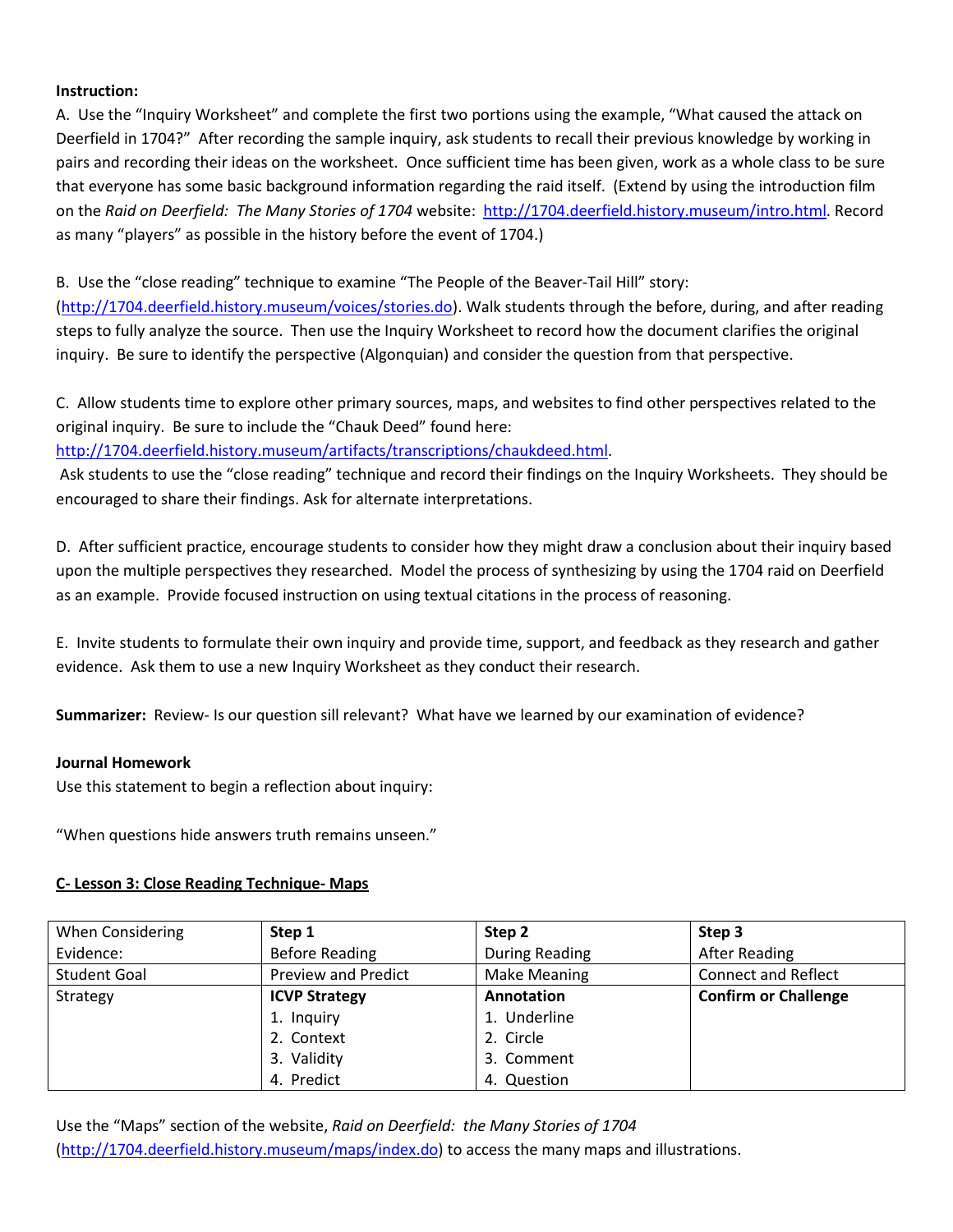#### **AN EXAMPLE OF HOW TO USE SIDE A OF THE INQUIRY WORKSHEET**

#### **Your Question:**

What caused the 1704 attack on Deerfield?

**Your Prior Knowledge:**

European settlement in Western MA and expansion impacted conflicts among Native peoples and prompted misunderstandings between Europeans and Native peoples

#### **Your Research Findings**

"The People of the Beaver-Tail Hill"<http://1704.deerfield.history.museum/voices/stories.do-> oral tradition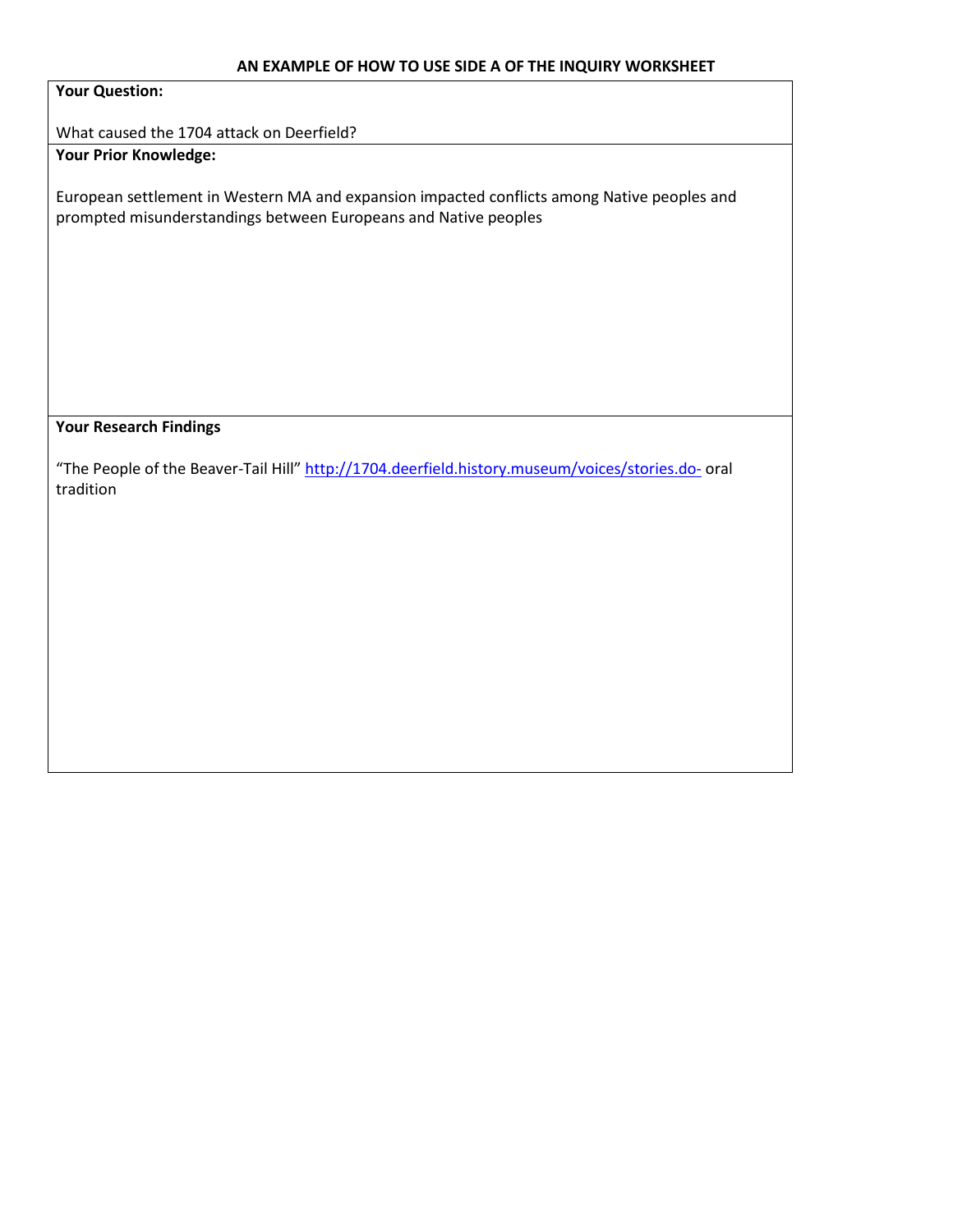## **INQUIRY WORKSHEET- SIDE A**

| <b>Your Question:</b>         |  |  |  |
|-------------------------------|--|--|--|
|                               |  |  |  |
| Your Prior Knowledge:         |  |  |  |
|                               |  |  |  |
|                               |  |  |  |
|                               |  |  |  |
|                               |  |  |  |
|                               |  |  |  |
|                               |  |  |  |
|                               |  |  |  |
| <b>Your Research Findings</b> |  |  |  |
|                               |  |  |  |
|                               |  |  |  |
|                               |  |  |  |
|                               |  |  |  |
|                               |  |  |  |
|                               |  |  |  |
|                               |  |  |  |
|                               |  |  |  |
|                               |  |  |  |
|                               |  |  |  |
|                               |  |  |  |
|                               |  |  |  |